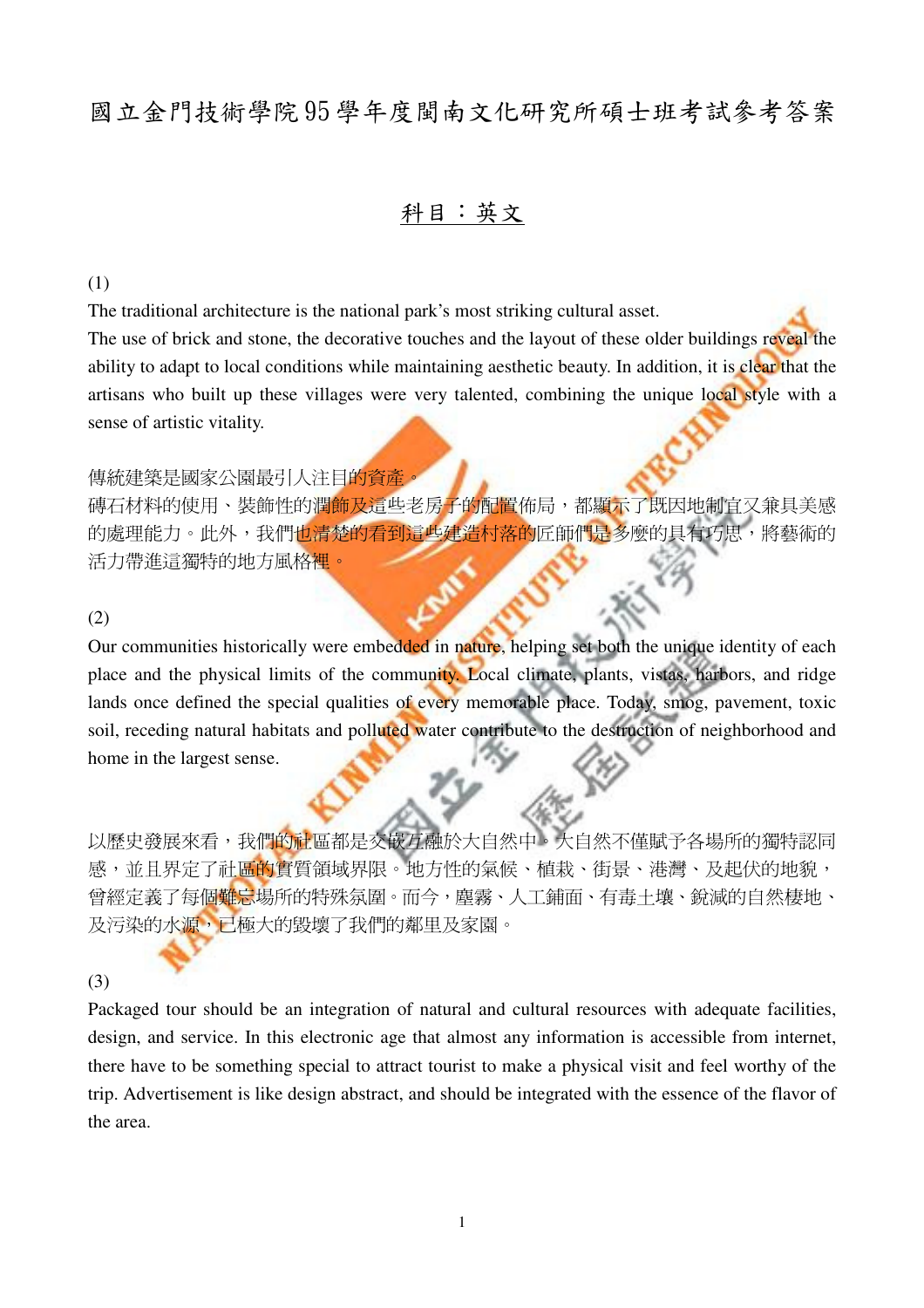「套裝行程」應該將自然、文化資源與適切的設施、設計、及服務做一番整合。在這電子化 時代,任何資訊都可從網路獲取;必須要有特別之處,才能吸引游客來趟實質的旅游,並從 中有所收穫。而旅遊的宣傳就像設計的摘要敘述,並能將當地的風貌特質給表達出來。

### (4)

To majority people's eyes, the historical sites in Taiwan have gone worse after the restorations. The main reason is due to that authenticity has never been introduced as one of the important element in our nation's cultural conservation concept. In the contrary, since internationally, the cultural heritage values "preservation" more important than "restoration", authenticity is one of the most important indexes. If Taiwan is to seek for the correct way to conserve our cultural heritage, we have to understand the importance of authenticity.

在多數人眼中,整修後的台灣古蹟反而變糟了。究其原因,乃是所謂「真實性」從未成爲我 國文化保存觀念中的重要因子。反觀國際上,對文化資產重視其「維護」,勝於其「修復」; 真實性是最重要的指標之一。台灣若要在文化資產的保存上找到正確之途,就必須了解「真 實性」的重要。

#### (5)

Both the vernacular and the classical make distinctions of rank at different levels, between private and public, between individual and collective, between urban fabric and monument, between house and palace, between street and square, etc..

Vernacular building is the artisan culture of construction. It is concerned with domestic and utilitarian buildings and civil engineering works.

Classical or monumental architecture is the artistic culture of vernacular building. It is concerned with symbolic language, with the construction and decoration of public structures, with buildings, squares, and monumental features in general.

在私有性與公共性、在個人性與群體性、在都市紋裡與紀念物、在住宅與宮殿、在街道與廣 場….等方面,不論「鄉土的」或「古典的」,都在不同層面有著等級的差異。

「鄉土建物」是工匠們的營造文化。它通常指涉:屬於當地的、實用功利的建物,或些土木 工程設施。

「古典或紀念性建築」則是鄉土建物藝術化的文化。它通常關連到:象徵性/符號性的語彙, 公共構造物的營造及裝飾,建物、廣場及紀念性的特色…等。

(6)….According to this view, meaning can only exist within an already existing cultural context. At any one moment in history, there is a fully articulated structure of meanings. If we want to